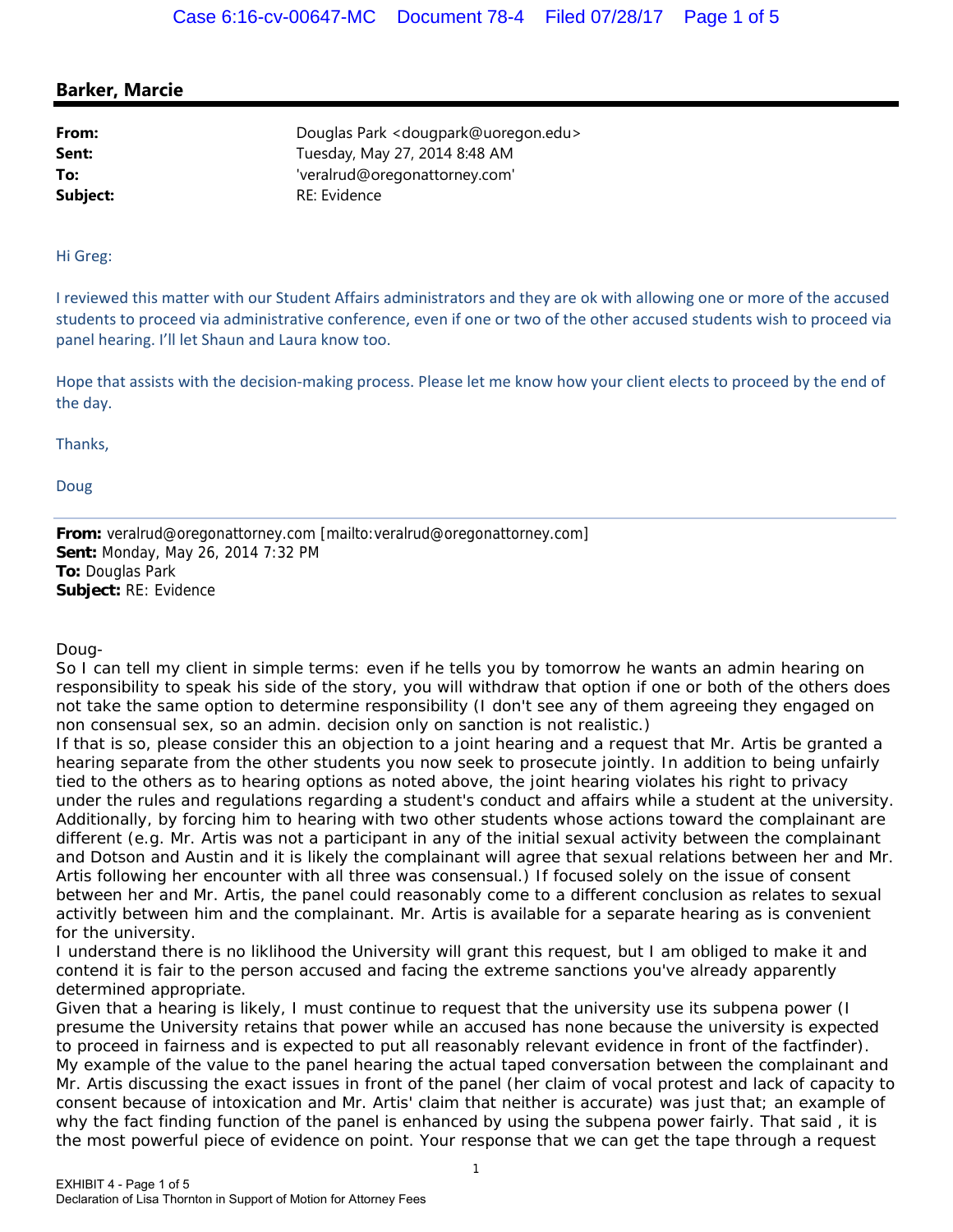to the city may be accurate in the long run, but not in time for the hearing on the 30th. As you are no doubt aware, a request under relevant right to information laws takes weeks to process. My request for a continuance made some weeks back was denied. I re raise that request to allow Mr. Artis time to secure the tape through his formal request, and ask for 30 days to secure it if the university refuses to subpena it. Your suggestion that the parties' respective descriptions of the tape is a sufficient substitute does not square with human experience. The conversation took place over two months ago and the panel will miss the opportunity to hear inflection, tone and exact verbiage. The investigating officer's report summarizes the taped conversation only briefly, but makes clear that Mr. Artis does not know what the complainant is talking about as she tries to get him to agree that she was too intoxicated to consent or that she was an unwilling participant. It's difficult to conclude anything other than that the university does not want the panel to hear objective and third party evidence that supports Mr. Artis. If the university won't willingly seek evidence aimed at determining the truth and refuses to give Mr. Artis enough time to get it himself, I request that the panel be allowed to decide whether or not it would be relevant and the university abide by that decision.

Regards, Greg Veralrud

-------- Original Message -------- Subject: RE: Evidence From: Douglas Park <dougpark@uoregon.edu> Date: Mon, May 26, 2014 1:48 pm To: "veralrud@oregonattorney.com" <veralrud@oregonattorney.com>, "Laura A. Fine" <finelaw@qwestoffice.net>, "'Shaun McCrea'" <shaun@mccreapc.com>

Hi Greg:

Due to the overlapping issues, if we have to do a full panel hearing, all three matters will be consolidated into a single panel hearing. However, that does not mean all three accused students must litigate the panel hearing. For example, if Mr. Dotson and Mr. Artis wanted to admit responsibility for the charged misconduct at the beginning of the panel hearing, they could do so even if Mr. Austin chose not to. The remainder of the hearing would then be devoted to determining whether Mr. Austin was responsible.

In this example, if Mr. Dotson and Mr. Artis admitted responsibility at the beginning of the hearing, UO would consider that to be a waiver of their panel hearing right. Accordingly, at the sanctioning phase of the hearing, UO would still offer them the same deal as if they proceeded via an administrative conference. In other words, at the sanctioning phase, UO would agree to the following for Mr. Dotson and Mr. Artis: not seek expulsion and instead seek a seek suspension and order to not come on UO property or attend UO events for the duration of the suspension; place only a generic statement on the transcript regarding student‐conduct violations, instead of a specific statement outlining the misconduct; not disclose the results of the hearing to anyone, except as permitted by FERPA or required by law. If Mr. Dotson and Mr. Artis would like to proceed via this route, we'll need to confirm that by tomorrow so we know whether it will be necessary to complete preparations for a panel hearing against them.

One other clarification, if all three accused students waive the panel hearing and elect an administrative conference, they may still have separate administrative conferences wherein they may admit responsibility or contest the charges. The sticking-point is that UO will not agree to doing a full panel hearing, and then in addition to that, doing administrative conferences for some students. Again, given the overlapping parties, alleged acts and evidence, doing that doesn't seem fair to the complainant or UO.

Hope that's helpful,

Doug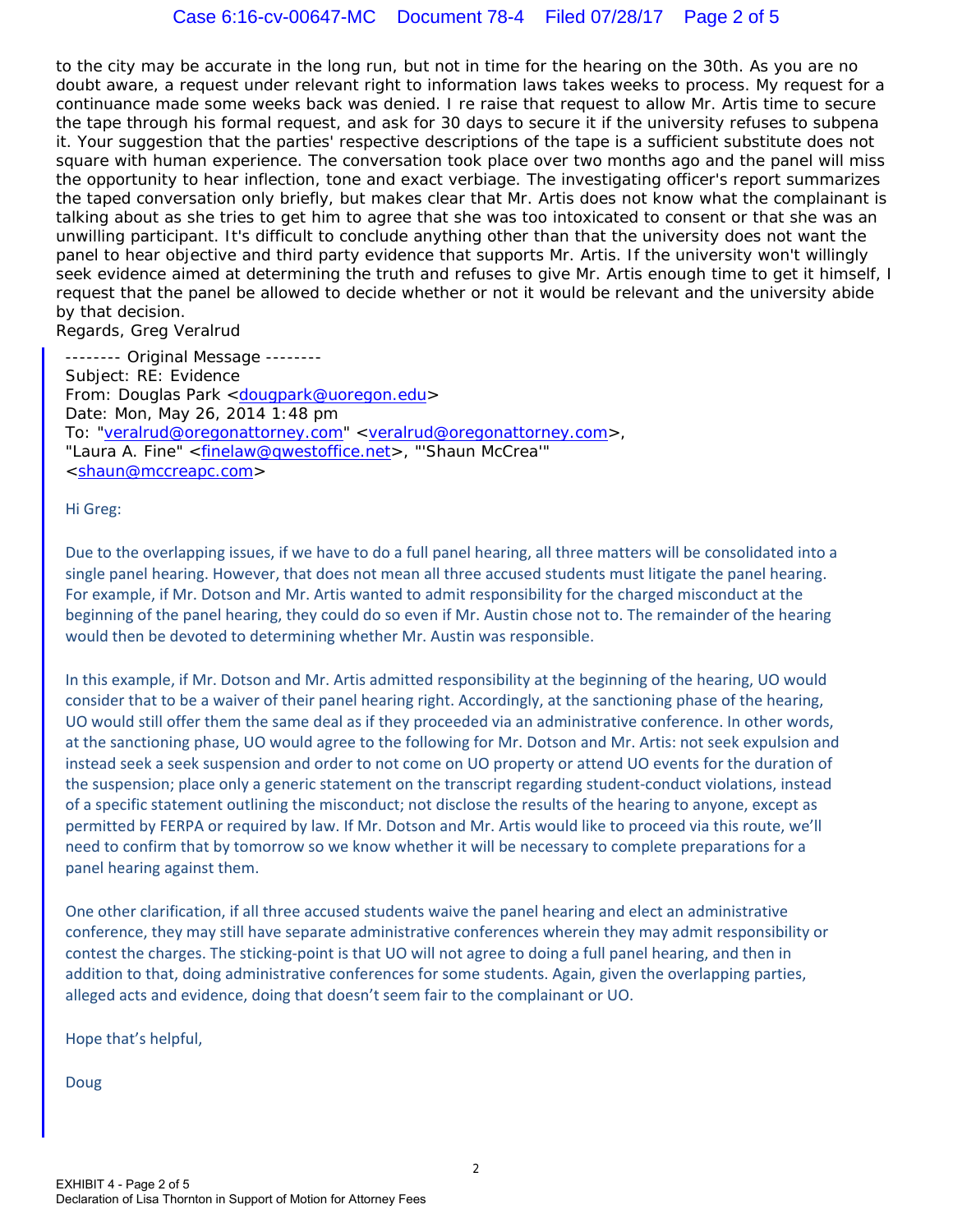**From:** veralrud@oregonattorney.com [mailto:veralrud@oregonattorney.com] **Sent:** Saturday, May 24, 2014 12:04 PM **To:** Douglas Park; Laura A. Fine **Cc:** 'Shaun McCrea' **Subject:** RE: Evidence

Doug-

So to be clear...if for example Mr. Artis and Mr. Dotson wanted to proceed as you have proposed and accepted by Tuesday as you've requested, but Mr. Austin did not, the university would withdraw its proposal as to the two who have accepted? I appreciate your attention to this. Regards, Greg Veralrud

-------- Original Message -------- Subject: RE: Evidence From: Douglas Park <dougpark@uoregon.edu> Date: Fri, May 23, 2014 4:57 pm To: "Laura A. Fine" <finelaw@qwestoffice.net> Cc: "veralrud@oregonattorney.com" <veralrud@oregonattorney.com>, "'Shaun McCrea'" <shaun@mccreapc.com>

Colleagues:

I previously sent what's below to Greg, but since it appears everyone is cc'ing each other, I'm resending to everyone.

The recordings are public records, and I thought they could be released since the DA's Office declined prosecution. Is that right? If so, you should be able to obtain a copy of the recordings through a public records request. Regardless, I assume your client can testify to the contents of his conversations, as can the other accused students.

Regarding the "all or nothing" question, due to the overlapping evidence, same potential witnesses, and group nature of the alleged misconduct, I believe the University may appropriately exercise its discretion to consolidate the case into a single panel hearing. There is no benefit to the University or the complainant to doing a full panel hearing for one student, and then doing the case over in separate administrative conferences for the two other students. Thus, I'm guessing the decision will remain "all or nothing."

I'm sorry to hear your client may think the proposal is not much of a deal. From the our perspective, the accused students are getting a great deal. We're not asking them to "plead guilty." Nor are we asking them to limit what they put before a hearings officer. If the accused students elect an administrative conference, they may still maintain their innocence; they may make any argument they like; and they may place in the record any relevant information they wish to. We believe the same result should occur regardless of whether a case runs through an administrative conference or panel hearing,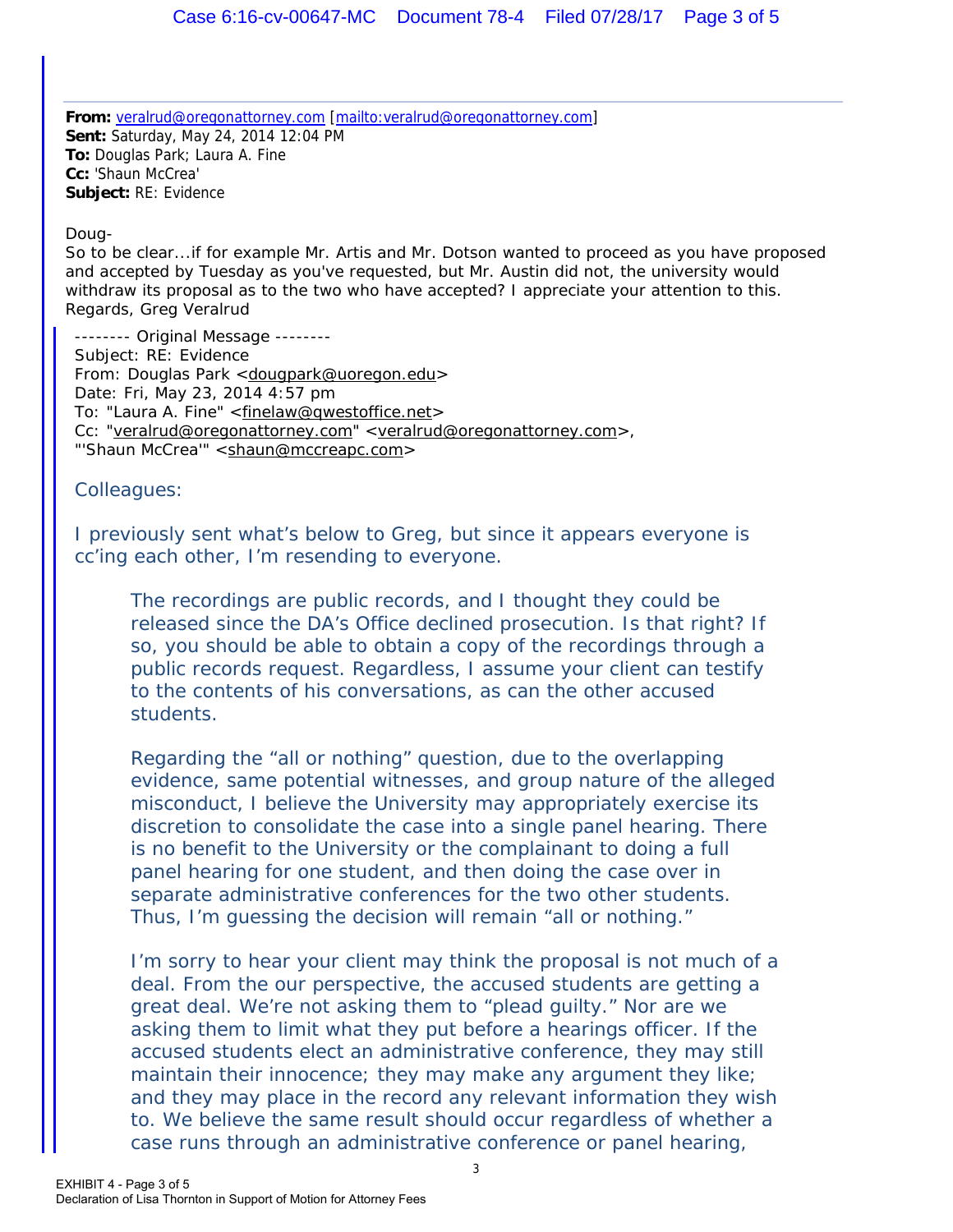just like the same result should occur regardless of whether a defendant proceeds via jury trial or bench trial. In short, the accused students would not be giving up their rights to notice of the charges, and an opportunity for a fair determination by a neutral fact-finder if they choose an administrative conference. In return, they get guarantees on potential sanctions if they are found responsible. We think that is a fair deal.

Anyway, I appreciate your assistance and thoughts on these matters. If folks agree to the proposal, I think that would benefit all parties involved. But if not, that's ok too – we'll just proceed through the panel hearing.

Hope you all have a good weekend!

Doug

**From:** Laura A. Fine [mailto:finelaw@qwestoffice.net] **Sent:** Friday, May 23, 2014 3:54 PM **To:** Douglas Park **Cc:** veralrud@oregonattorney.com; 'Shaun McCrea' **Subject:** Evidence

Hi Doug

As you know, we are copying each other on all correspondence with you to avoid duplicating effort and inundating you with requests/information.

I want to echo what Greg said about needing to have subpoenas issued. I previously joined in his request. He is absolutely correct about the audio tapes.

But in addition, sown friends told investigators that "she wasn't drunk" and "she wasn't that drunk." Another party goer waked in on them in the bathroom and saw return to the bathroom, even after she was allegedly "raped."

This directly contradicts allegations. Those witnesses need to be heard by the panel to help them determine matters of credibility.

Another example: claims she was dragged and forced into a cab. Yet her friends told investigators that they tried to talk her out of going with the boys but she refused to go with them.

Their testimony directly contradicts her assertion and there is no earthly reason to exclude them from providing information to the panel.

Their testimony corroborates the boys' version of events and is absolutely relevant and necessary for the finder of fact.

You may have never issued subpoenas before, but the law contemplates it and the fact that you haven't done it before is not a justification for failing